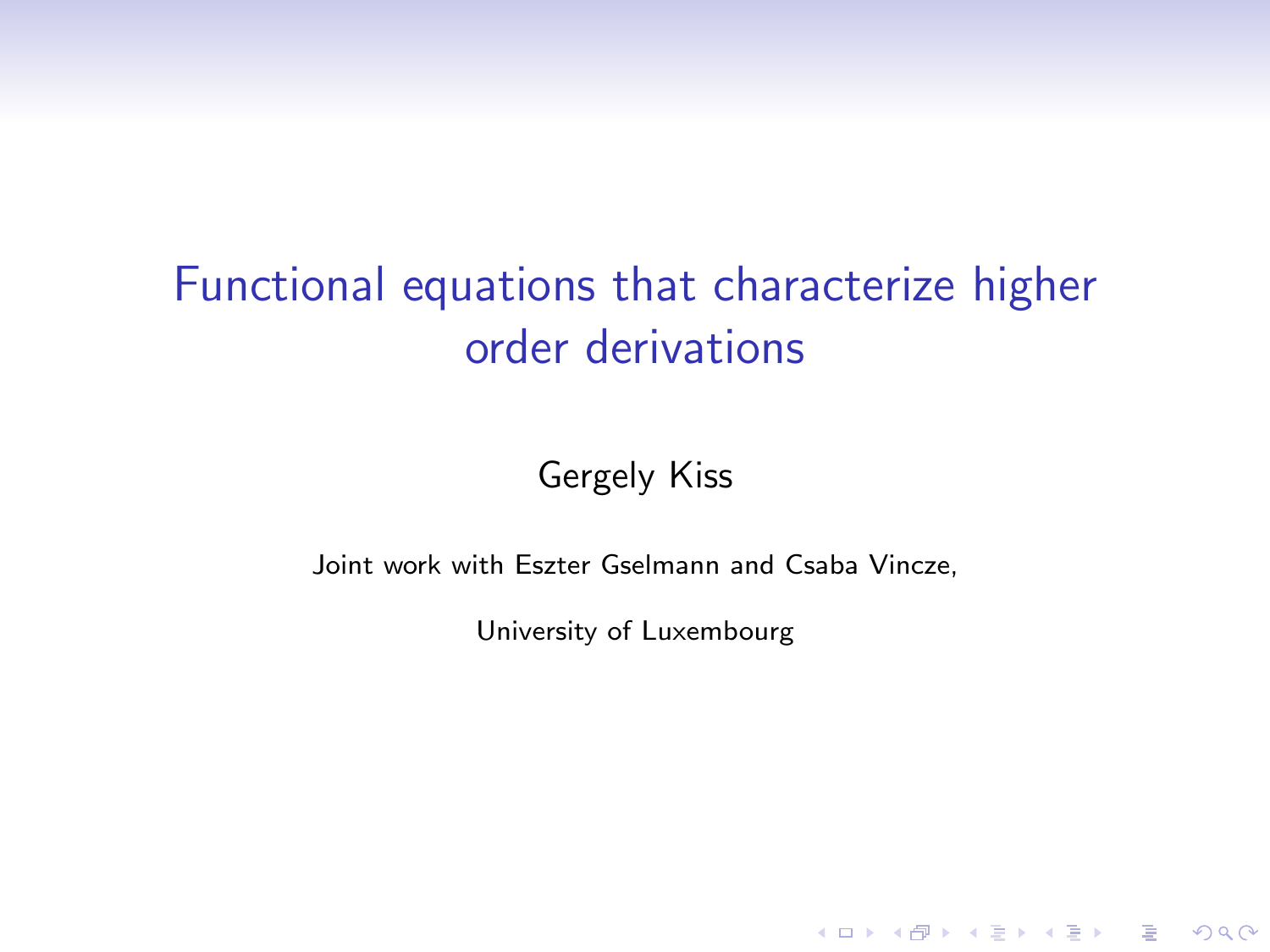# Initiation of the problem

Let K be a subfield of  $\mathbb C$ . A function  $f: K \to \mathbb C$  is called additive if

$$
f(x + y) = f(x) + f(y) \quad \forall x, y \in K.
$$

Now let  $f_i$  be some unknown additive functions that satisfies

<span id="page-1-0"></span>
$$
\sum_{i=1}^n x^{p_i} f_i(x^{q_i}) = 0 \quad \forall x \in K,
$$
 (1)

**KORK ERKER ADE YOUR** 

where  $p_i$  and  $q_i$  are nonnegative integers.

### Question

How can we characterize the solutions of  $(1)$ ?

This question was studied first systematically by B. Ebanks in [\[1,](#page-19-0) [2\]](#page-19-1).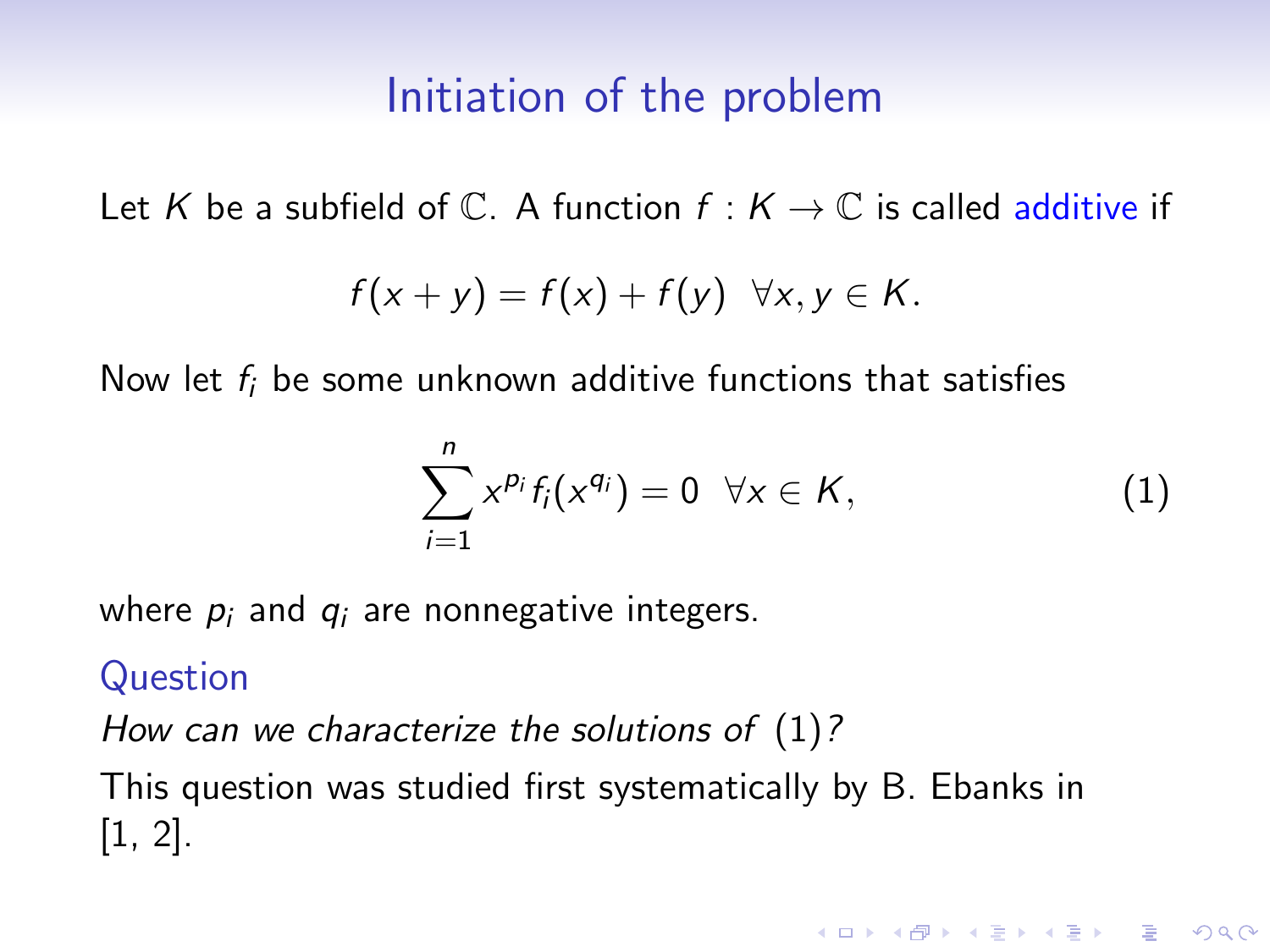# Special additive functions on fields

Let  $f : K \to \mathbb{C}$  be an additive function.

• f is a (field) homomorphism if

$$
f(xy) = f(x)f(y) \quad \forall x, y \in K.
$$

 $\bullet$  f is a derivation if

$$
f(xy) = xf(y) + yf(x) \quad \forall x, y \in K.
$$

**K ロ ▶ K @ ▶ K 할 X X 할 X → 할 X → 9 Q Q ^**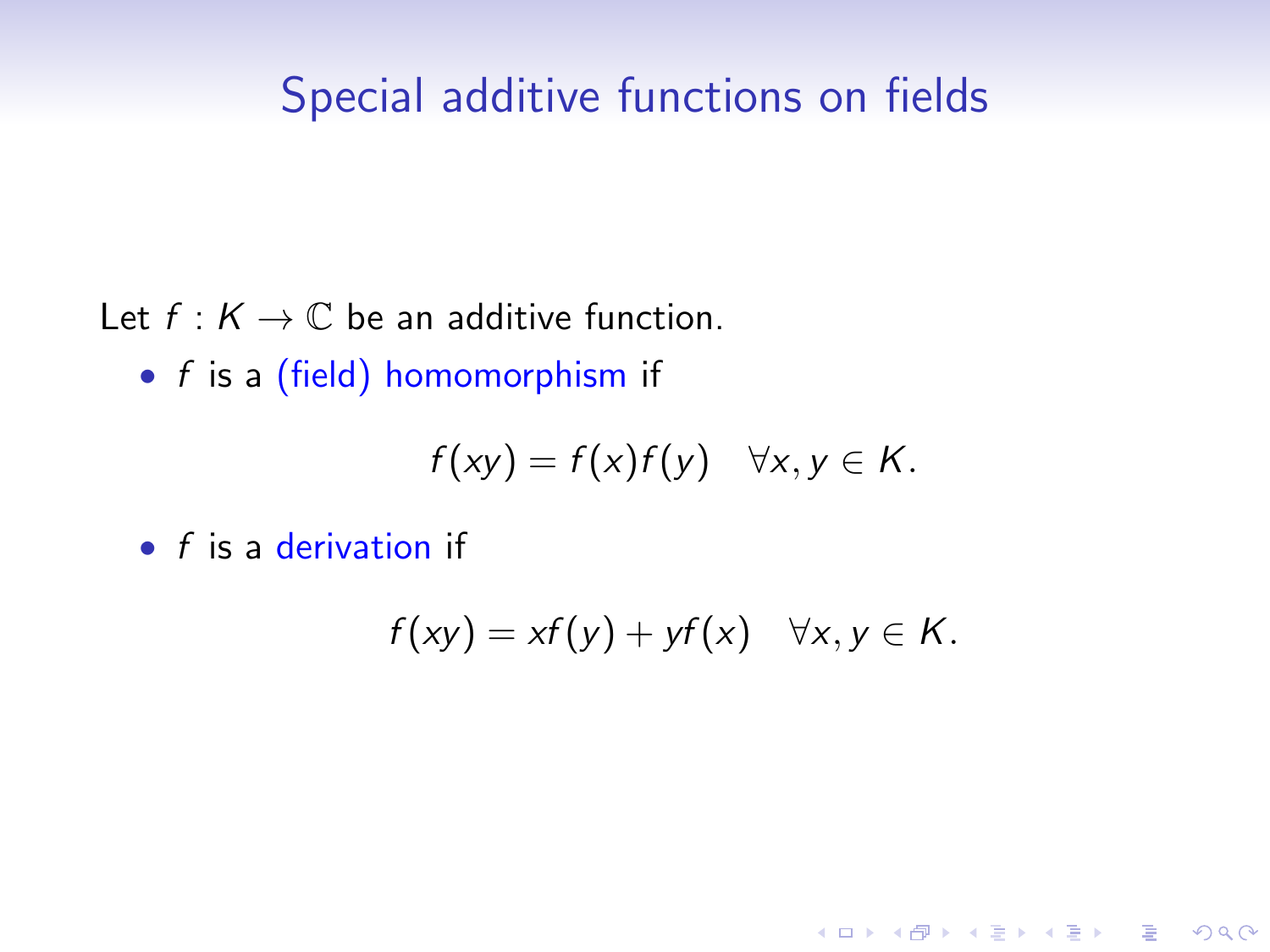### Origin of the problem

F. Halter-Koch [\[4\]](#page-19-2) characterize a pair of additive functions  $f, g: K \to \mathbb{C}$  that satisfies

$$
g(x^{ln}) = Ax^{ln} + x^{l(n-1)}f(x^{l}) \quad \forall x \in K,
$$

where K is a subfield of  $\mathbb{C}$ ,  $n \in \mathbb{Z} \setminus \{0,1\}$ ,  $l \in \mathbb{N}$  and  $A \in K$ .

Solution: Let  $e = f(1)$  and  $F, G: K \to \mathbb{C}$  are defined by

$$
F(x) = f(x) - ex
$$
 and  $G(x) = g(x) - (A + e)x$ ,

**KORK ERKER ADE YOUR** 

then F and G are derivations such that  $F = nG$ .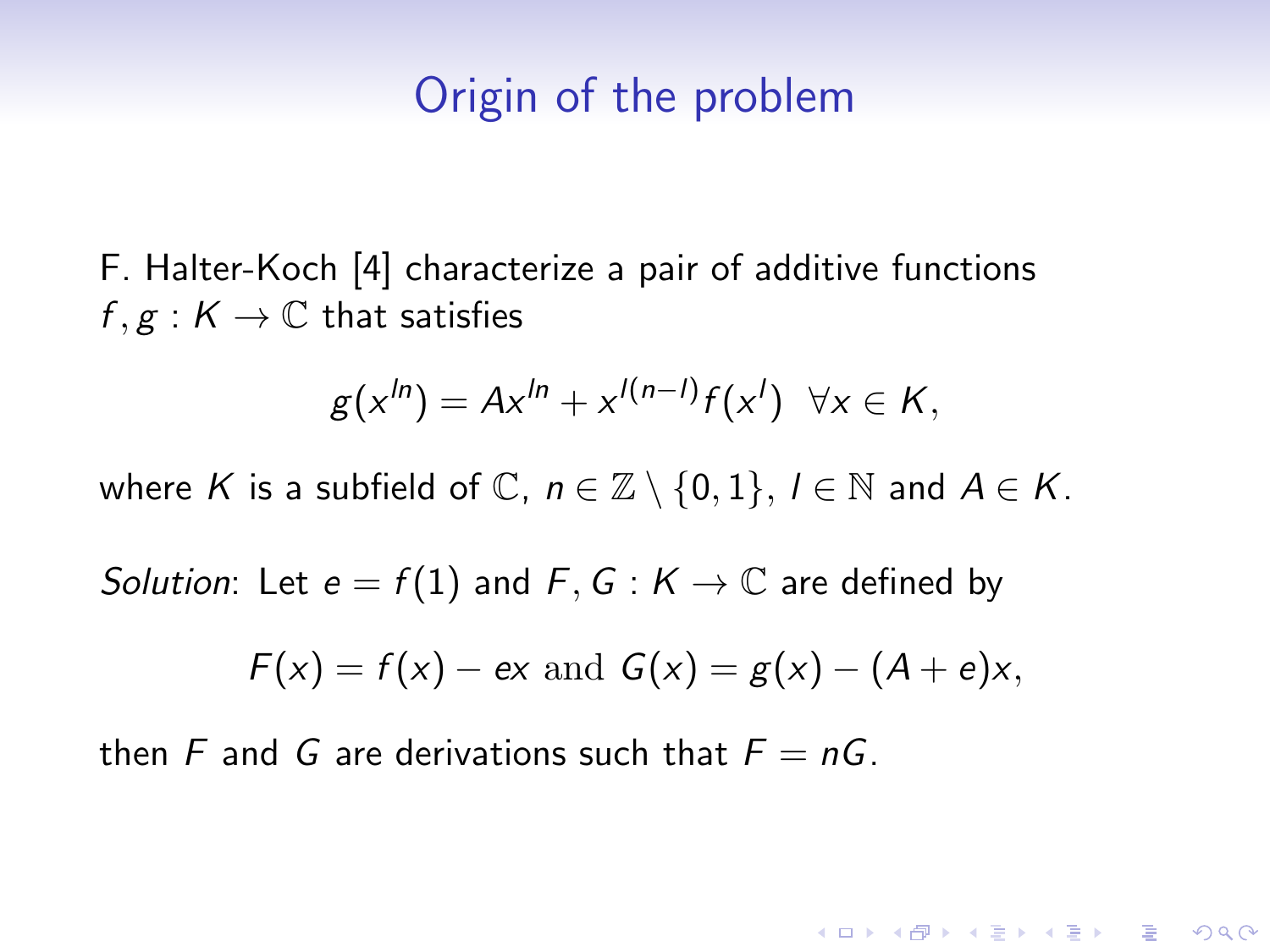# Higher order derivations

Higher order derivation by Unger and Reich [\[5\]](#page-19-3): The identically zero map is the only derivation of order 0. An additive function  $f$  is a derivation of order n if there exists  $B: K \times K \rightarrow \mathbb{C}$  such that B is a derivation of order  $n-1$  in each variables and

$$
f(xy) - xf(y) - f(x)y = B(x, y).
$$

Every derivation is a derivation of order 1.

### Claim

For derivations  $d_1, \ldots, d_n$  the function  $d_1 \circ \cdots \circ d_n$  is a derivation of order n.

4 D > 4 P + 4 B + 4 B + B + 9 Q O

Clearly, this holds for every linear combination as well.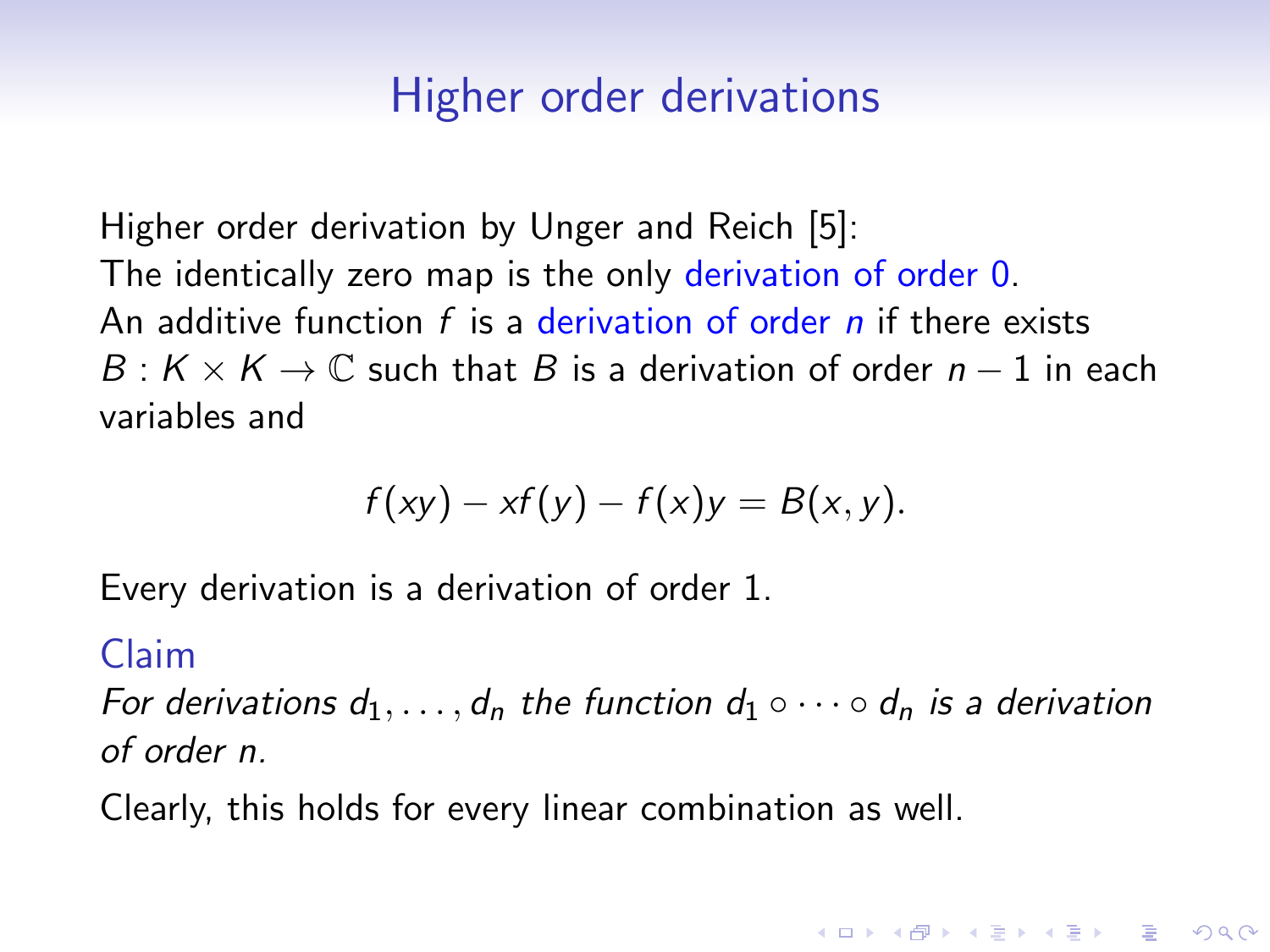# Composition of derivations

Let  $\mathcal{D}_n$  denote the set of (complex) linear combination of maps

 $d_1 \circ \cdots \circ d_k$ 

where  $d_1, \ldots, d_k : K \to K$  are derivations for every  $1 \leq k \leq n$ . Also  $\mathcal D$  denote the  $\cup_{n=1}^{\infty} \mathcal D_n$ .

Let  $F \subset \mathbb{C}$  and  $\mathbb{Q}(F)$  denote the field generated by F over  $\mathbb{Q}$ .

#### Theorem

Let  $K \subset \mathbb{C}$  be a field and  $f : K \to \mathbb{C}$  be a derivation of order n. Then for every finite set  $F \subset K$  there exists  $g \in \mathcal{D}_n$  such that  $f|_{\mathbb{Q}(F)}=g|_{\mathbb{Q}(F)}$ .

Thus we can concentrate on finitely generated fields over Q.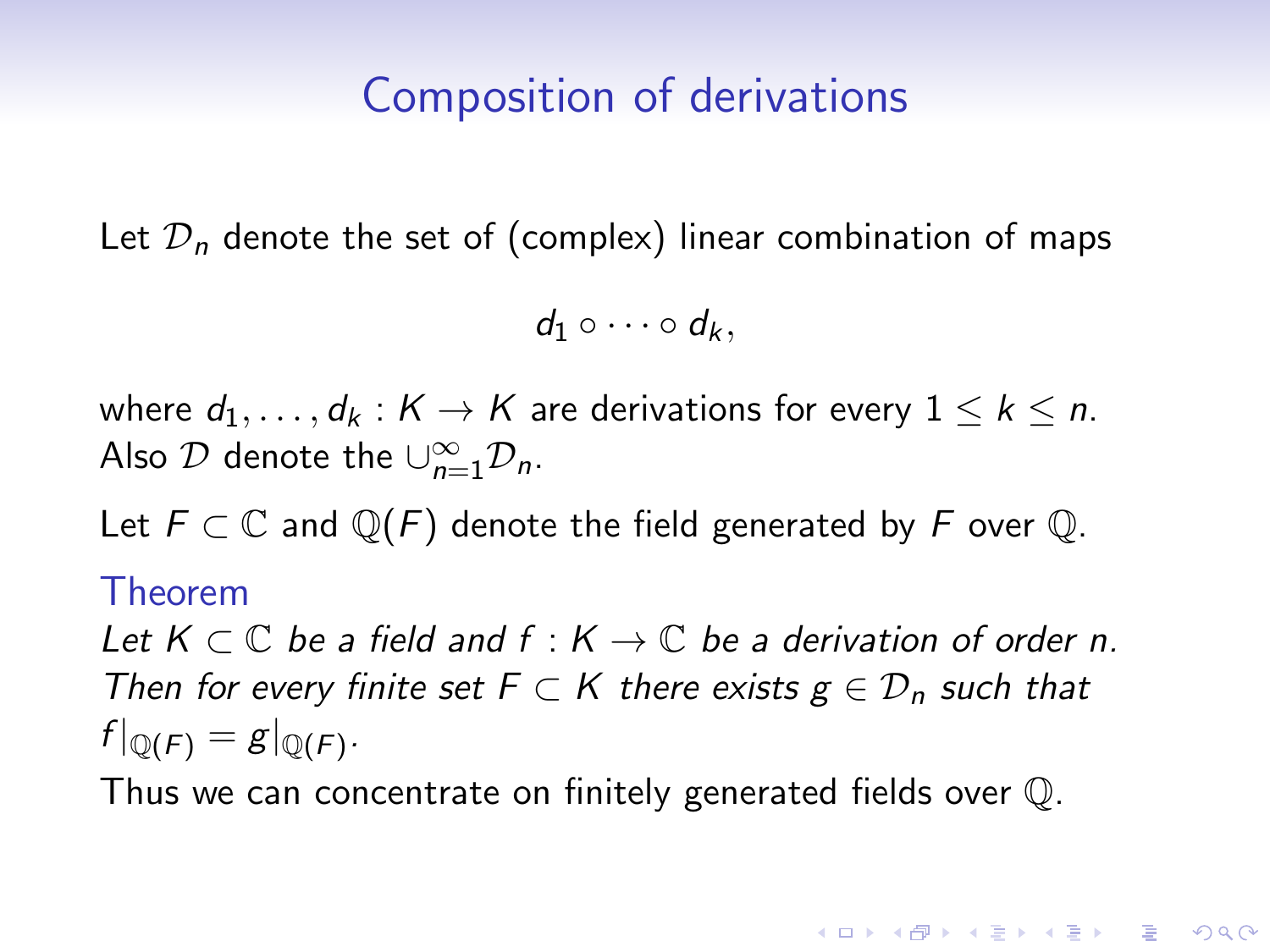# **Results**

We denote the maximal cardinality of algebraically independent elements in K by deg<sub> $\Omega$ </sub> K.

#### Theorem

Let K be a field with  $\deg_{\mathbb{O}}(K) < \infty$  and  $f_i$  be additive solutions of [\(1\)](#page-1-0). Let  $e_i = f_i(1)$ . Then

$$
f_i = e_i x + D_i
$$

and  $D_i \in \mathcal{D}_n$  for all  $i = 1, \ldots, n$ . Moreover  $\sum_{i=1}^n e_i = 0$ .

### **Corollary**

Suppose that  $f_i: \mathbb{C} \to \mathbb{C}$  are additive solutions of  $(1)$ . Then  $f_i = f_i(1) \mathrm{\mathsf{x}} + D_i$ , where  $D_i$  are derivations of order  $n$  and  $\sum_{i=1}^{n} f_i(1) = 0.$ 

**KORKAR KERKER EL VOLO**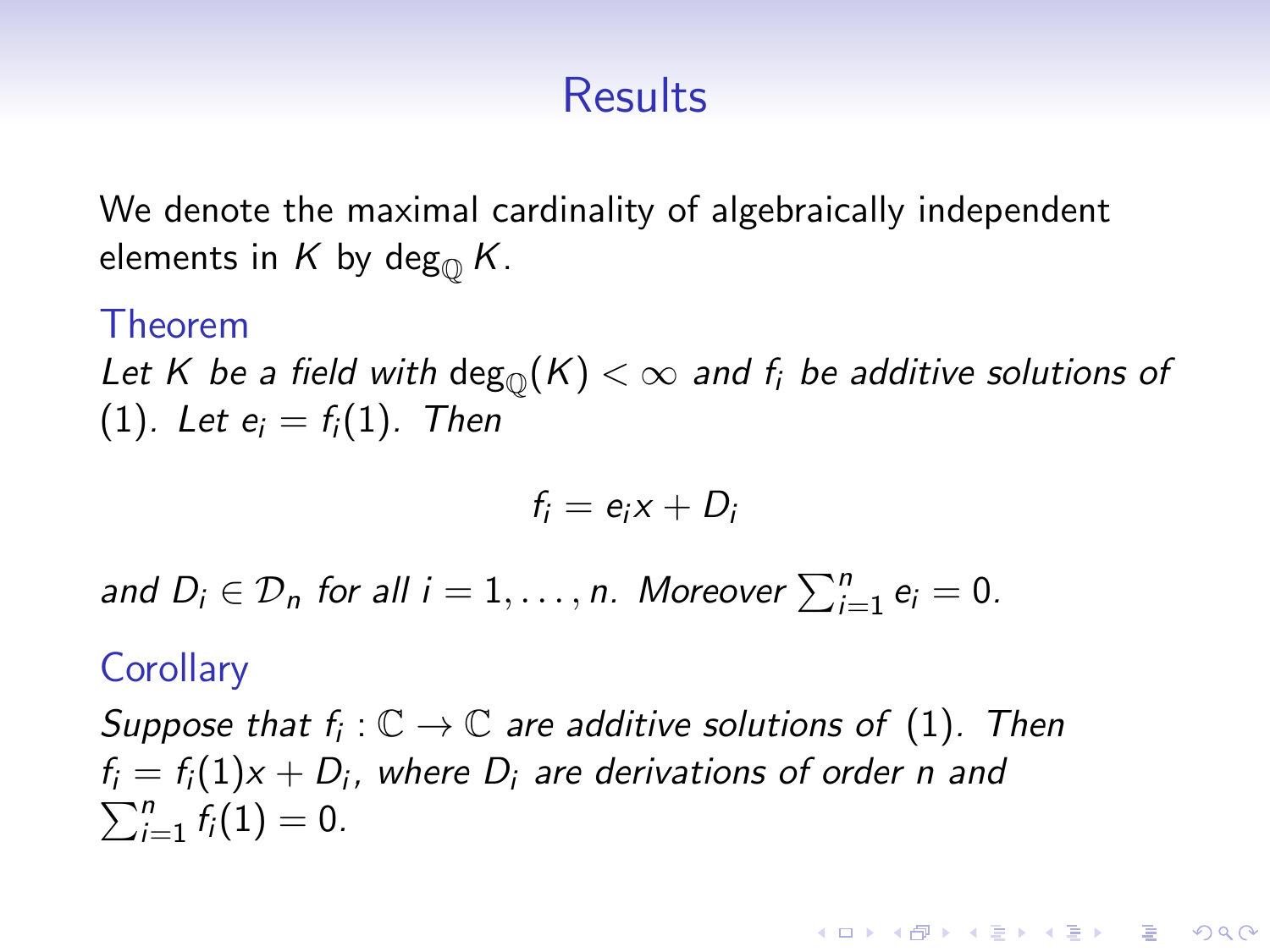# Scope of our proof

- 1. Reformulation of the problem by rational homogeneity.
- 2. We introduce the symmetrization process which makes it possible to distinguish several variables in equation of type [\(1\)](#page-1-0).
- 3. We use a discrete spectral theory to characterize the solutions of [\(1\)](#page-1-0).

**KORK ERKER ADE YOUR**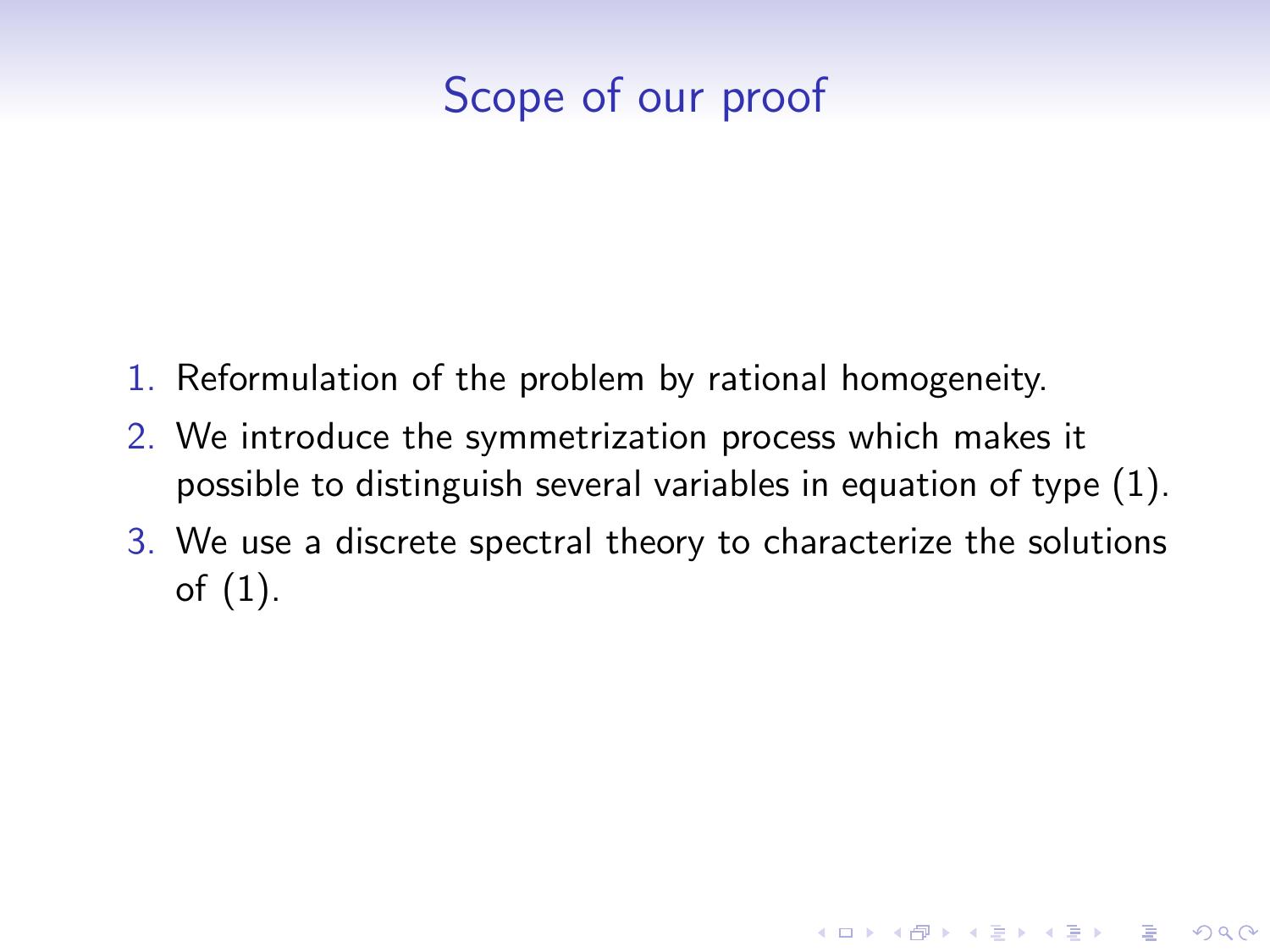### Homogeneity argument

### Fact For every additive function f we have

$$
f(rx) = rf(x) \quad \forall x \in K, r \in \mathbb{Q}.
$$

If we substitute x by  $rx$  in [\(1\)](#page-1-0), then we get

$$
P_{x}(r) = \sum_{i=1}^{N} \left( x^{p_i} f_i(x^{q_i}) \right) r^{p_i + q_i} = 0.
$$
 (2)

**KORK ERKER ADE YOUR** 

This implies that every coefficient of  $P_x(r)$  is 0 for all  $x \in K$ . Thus we can separate the terms of [\(1\)](#page-1-0) according to the value  $p_i + q_i$ .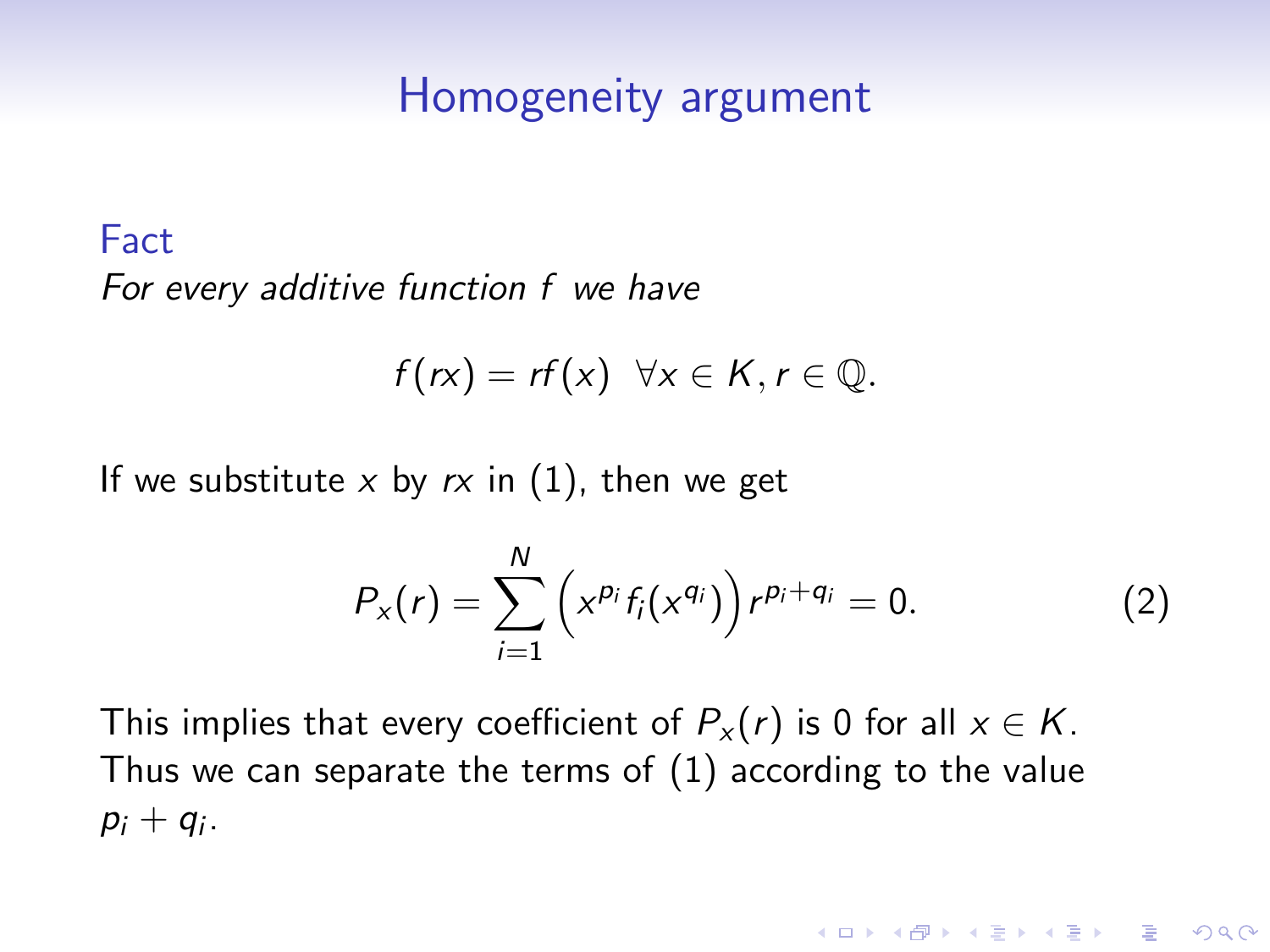### Homogeneity argument

Now we fix that  $p_i + q_i = n \geq 2$ , then we can reformulate [\(1\)](#page-1-0) as follows.

<span id="page-9-0"></span>
$$
\sum_{i=0}^{n-1} x^i f_{n-i} (x^{n-i}) = 0 \qquad (x \in K).
$$
 (3)

K ロ ▶ K @ ▶ K 할 ▶ K 할 ▶ | 할 | ⊙Q @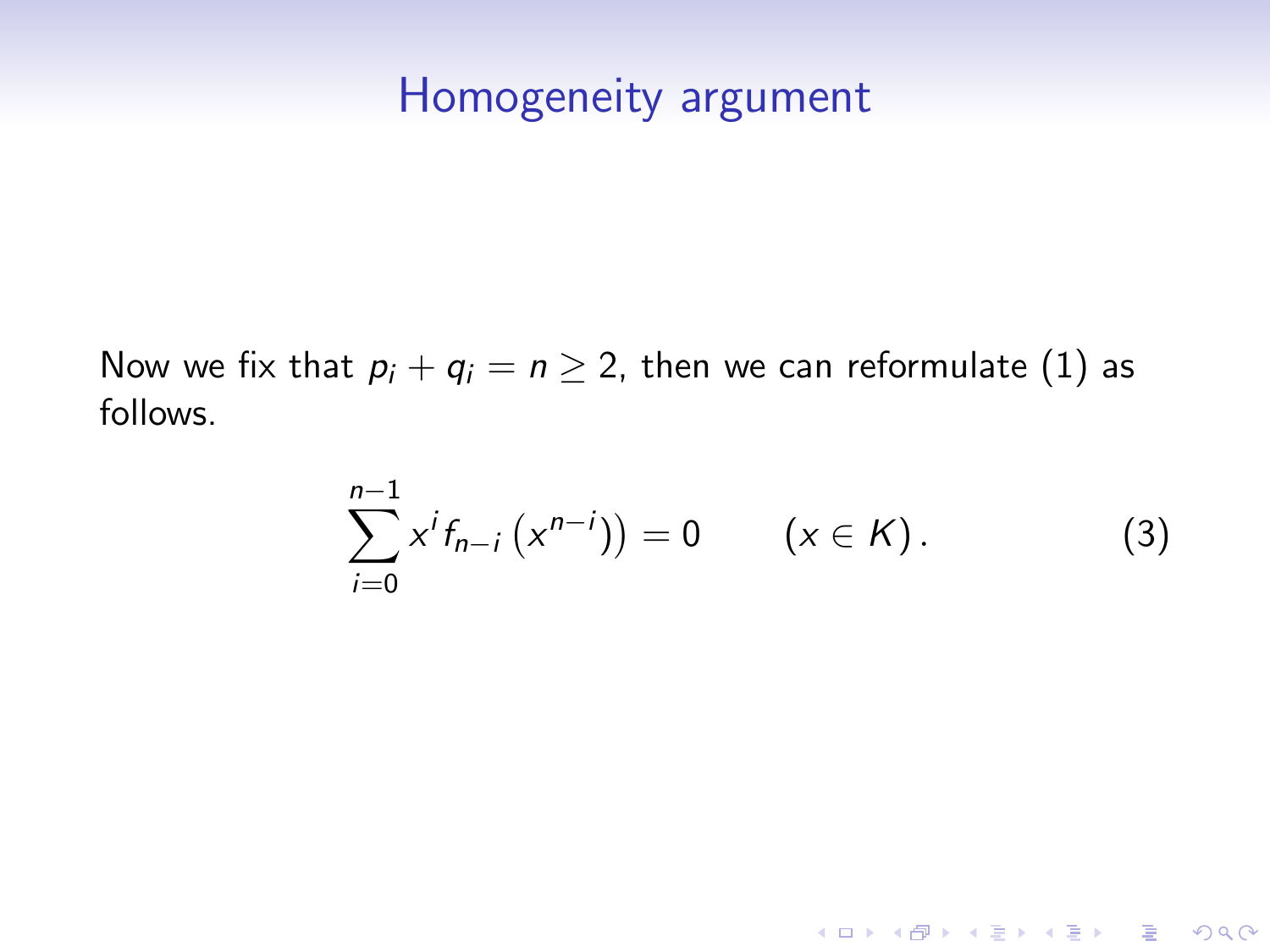### Symmetrization process

#### Theorem (Polarization formula)

Let  $n \in \mathbb{N}$ ,  $n \ge 2$  and A:  $K^n \to \mathbb{C}$  be a symmetric, n-additive function, then for all  $x, y_1, \ldots, y_m \in K$  we have

$$
\Delta_{y_1}\cdots\Delta_{y_m}A(x,\ldots,x)=\begin{cases} 0 & \text{if } m>n\\ n!A(y_1,\ldots,y_m) & \text{if } m=n.\end{cases}
$$

Then it follows that  $A(y_1, \ldots, y_n) = 0$  for all  $y_1, \ldots, y_n \in K$  if and only if  $A(x, \ldots, x) = 0$  for all  $x \in K$ .

**KORK ERKER ADE YOUR**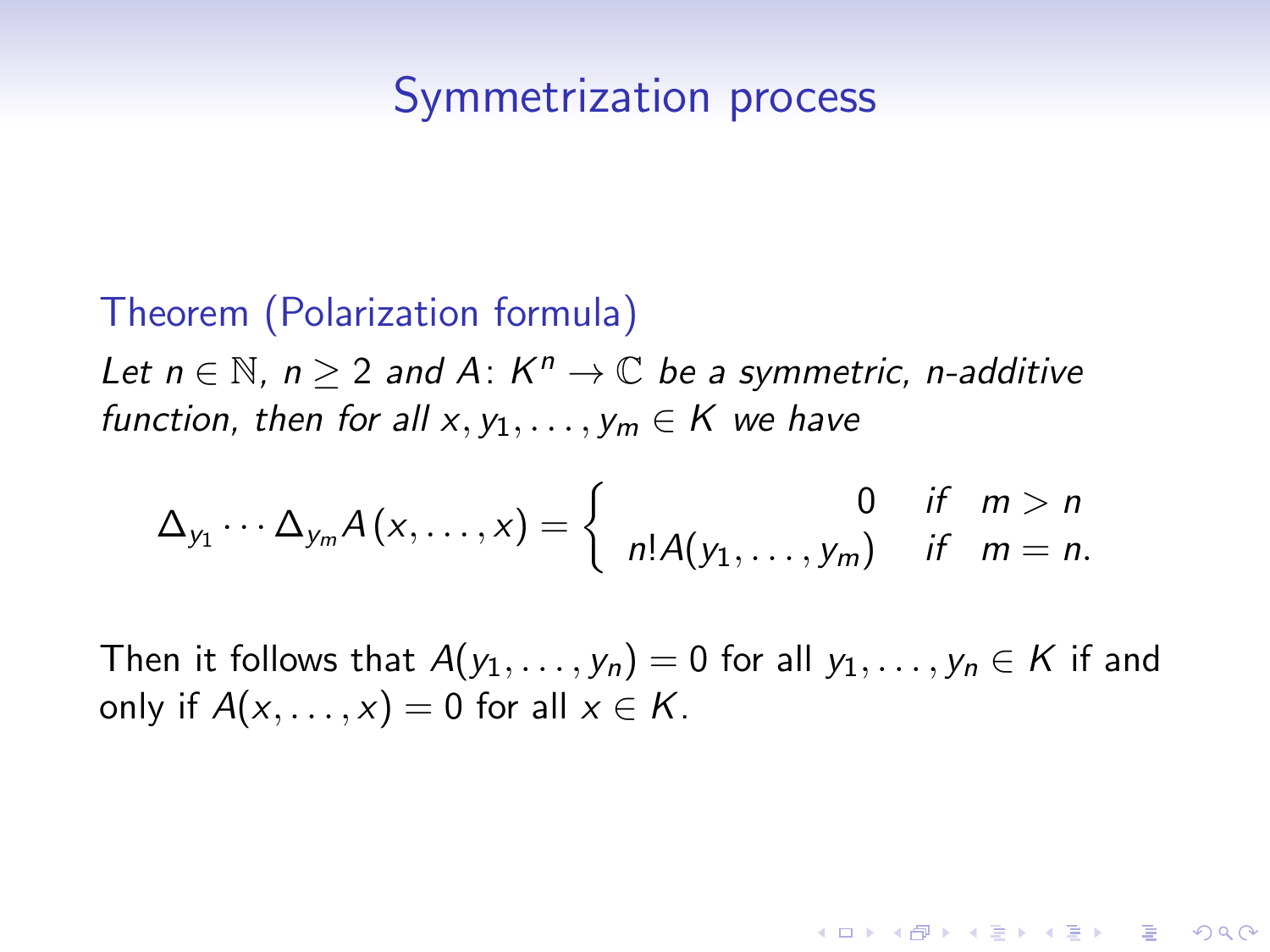In our situation: If

$$
A(x,\ldots,x)=\sum_{i=0}^{n-1}x^{i}f_{n-i}(x^{n-i})=0 \qquad (x\in K),
$$

then for all  $x_1, \ldots, x_n \in K$ 

$$
A(x_1,\ldots,x_n) =
$$
  

$$
\sum_{i=0}^{n-1} \frac{1}{\binom{n-1}{i}} \sum_{\text{card}(I)=i} \left(\prod_{j\in I} x_j\right) \cdot f_{n-i} \left(\prod_{k\in\{1,\ldots,n\}\setminus I} x_k\right) = 0.
$$

KID KAR KE KE KE A BI YA GI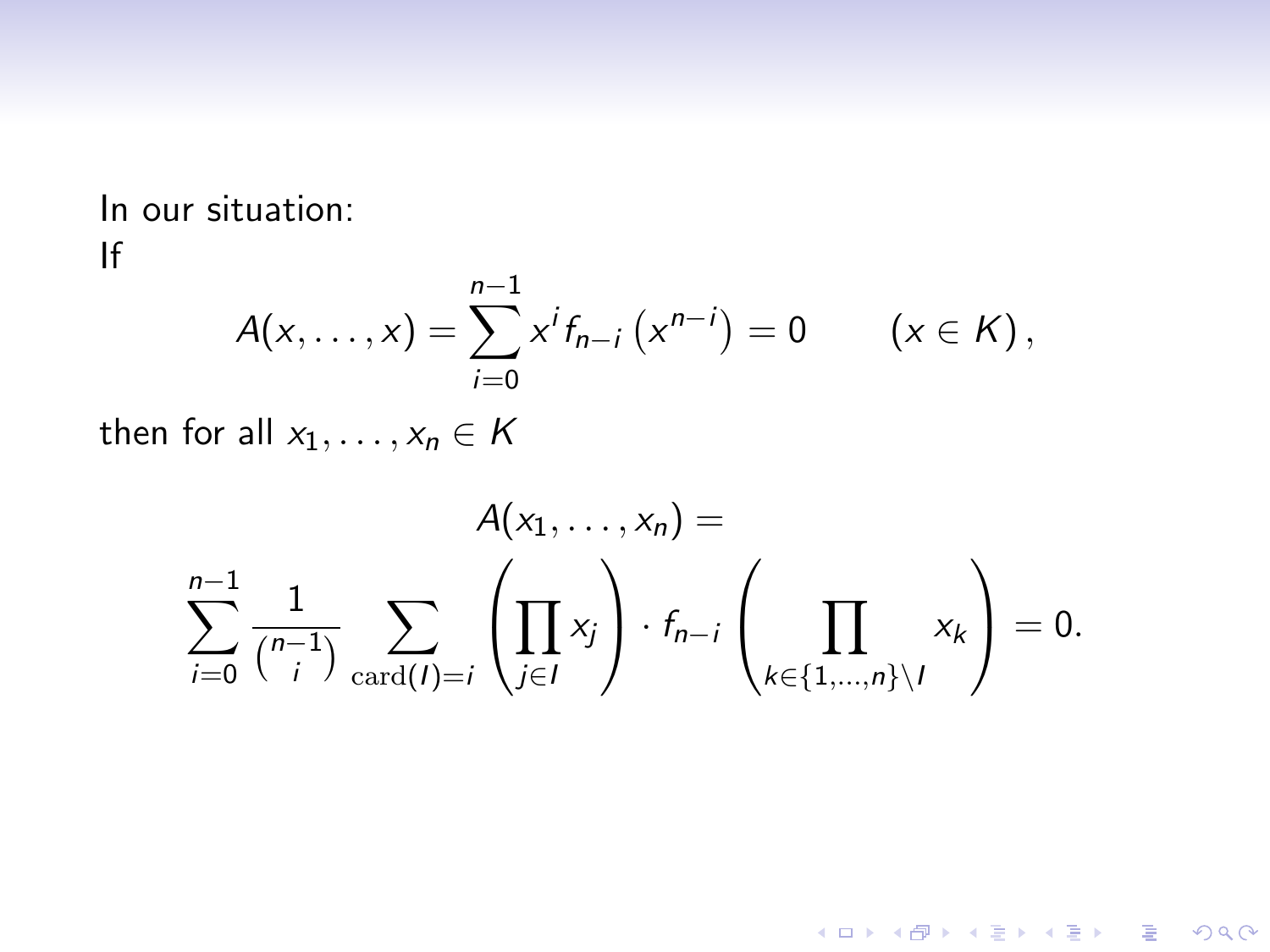# Higher order derivations are solutions

Using the definition of derivations of order  $n - 1$  we get the following.

### **Proposition**

Let  $K \subset \mathbb{C}$  be a field. For every derivation D of order n

$$
\sum_{i=0}^{n-1}(-1)^i\sum_{\mathrm{card}(I)=i}\Big(\prod_{j\in I}x_j\Big)\cdot D\Big(\prod_{k\in\{1,\ldots,n\}\setminus I}x_k\Big)=0.
$$

In particular,

$$
\sum_{i=0}^{n-1}(-1)^{i}\binom{n-1}{i}x^{i}D(x^{n-i})=0.
$$
 (4)

**K ロ ▶ K @ ▶ K 할 X X 할 X → 할 X → 9 Q Q ^** 

Thus  $f_{n-i}=(-1)^i\binom{n-1}{i}$  $\binom{-1}{i}$ D is a solution of [\(3\)](#page-9-0).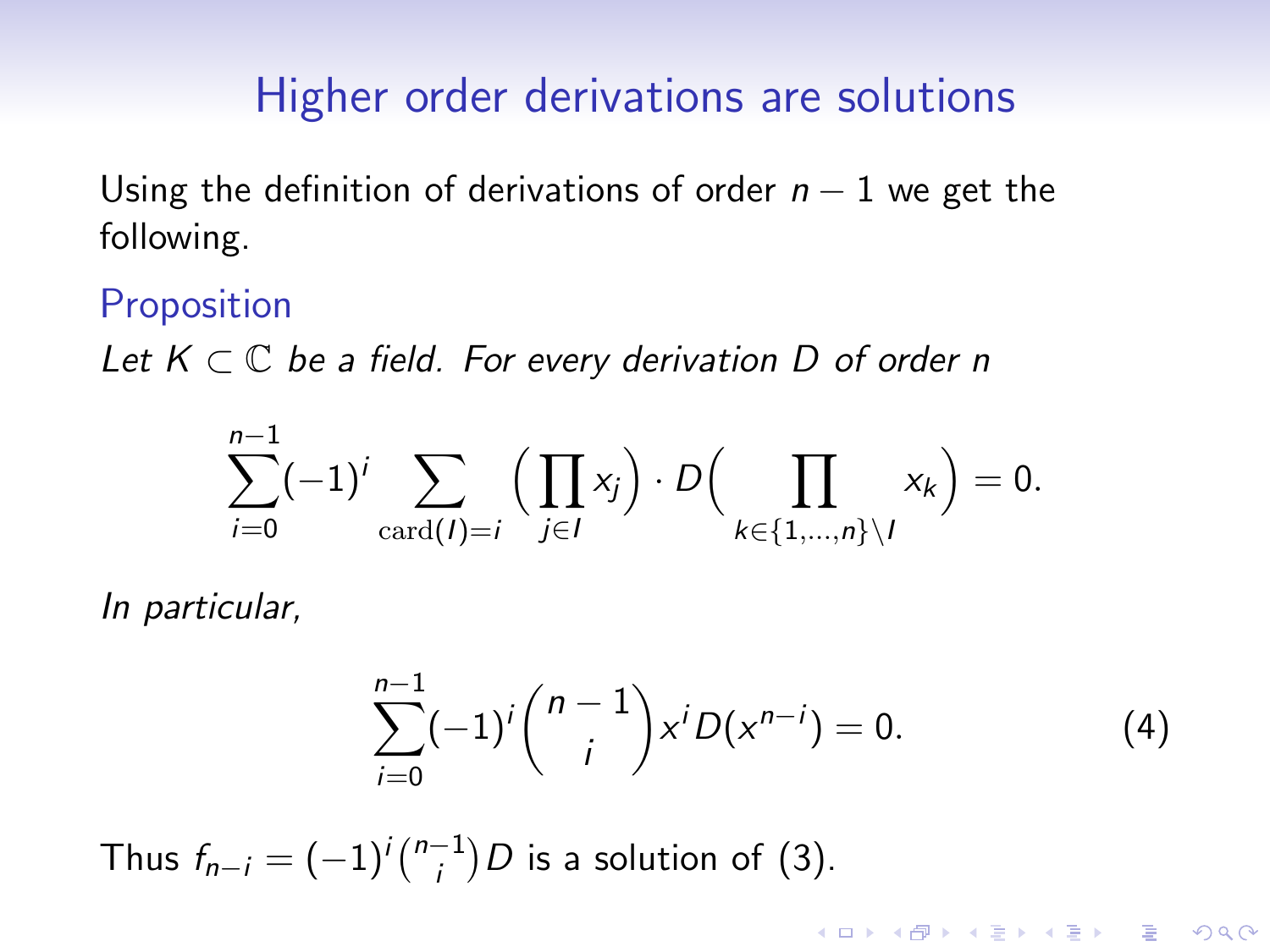# Spectral theory

Let  $(G,+)$  be an Abelian group with the discrete topology and the set  $({\mathbb C}^k)^G$  of all functions from  $G$  to  ${\mathbb C}^k$  endowed with the product topology.

The elements of  $(\mathbb{C}^k)^G$  can be identified with the set of k-tuples  $(f_1,\ldots,f_k)$  where  $f_i:G\to\mathbb{C}.$  A set  $V\subseteq(\mathbb{C}^k)^G$  is called a *variety* if V is a

- translation invariant
- linear space
- closed w. r. t. the product topology.

Let  $K^*$  denote the multiplicative group of the field  $K$ .

### Theorem

Let  $K \subset \mathbb{C}$  be a field with  $\deg_{\mathbb{O}}(K) < \infty$ . Spectral analysis and synthesis holds in every variety V of  $(\mathbb{C}^k)^{K^*}$  containing functions that are additive in each coordinate.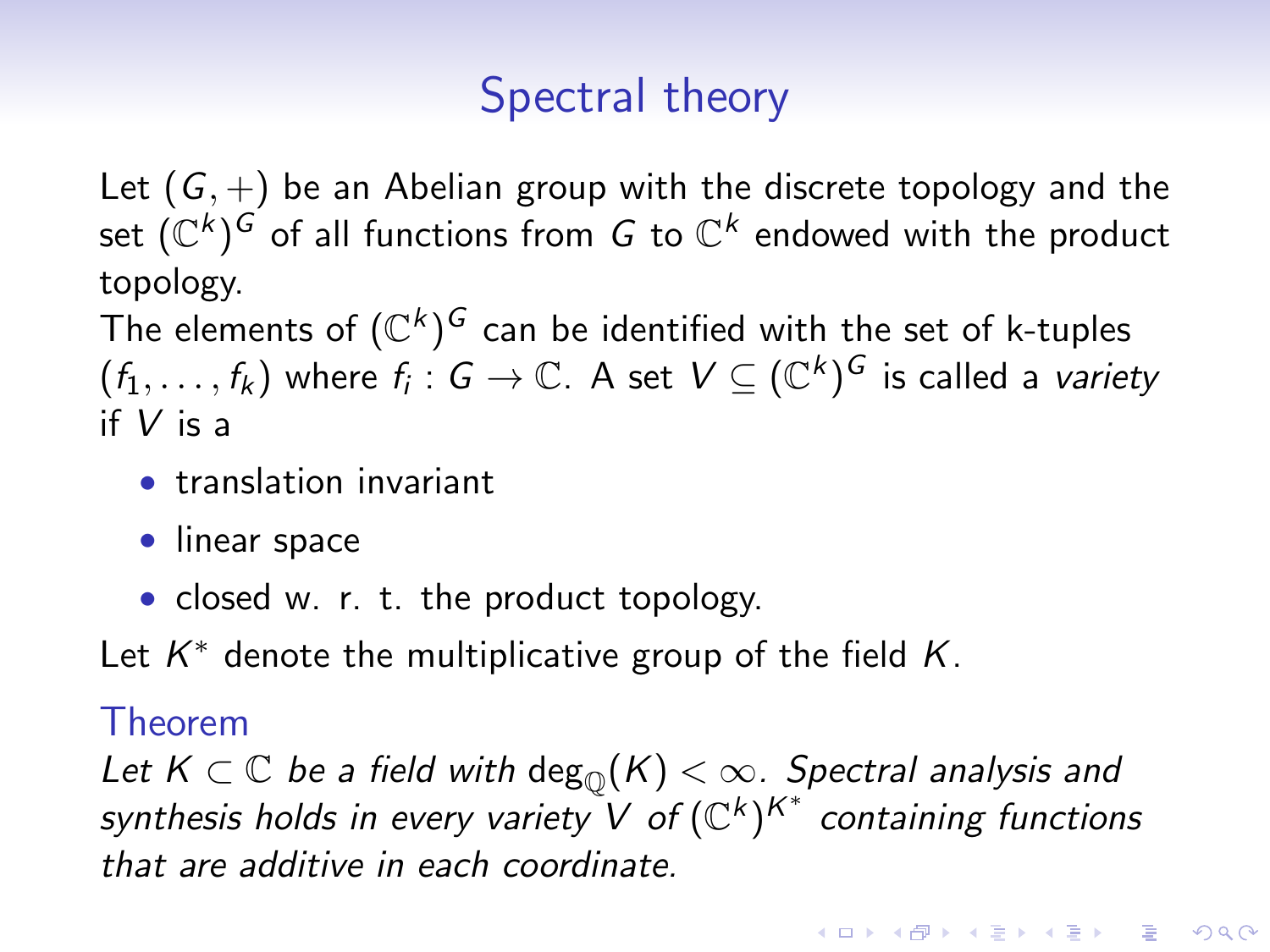• Spectral analysis: V contains a function of the form

$$
(c_1\phi,\ldots,c_k\phi),
$$

where  $\phi : K \to \mathbb{C}$  is a field homomorphism and not all  $c_i$  are zero  $(1 \leq i \leq k)$ .

• Spectral synthesis:  $V$  is spanned by the functions of the form

$$
(\phi_1\circ D_1,\ldots,\phi_k\circ D_k),
$$

where  $\phi_i: K \to \mathbb{C}$  are field homomorphisms and all  $D_i \in \mathcal{D}$ .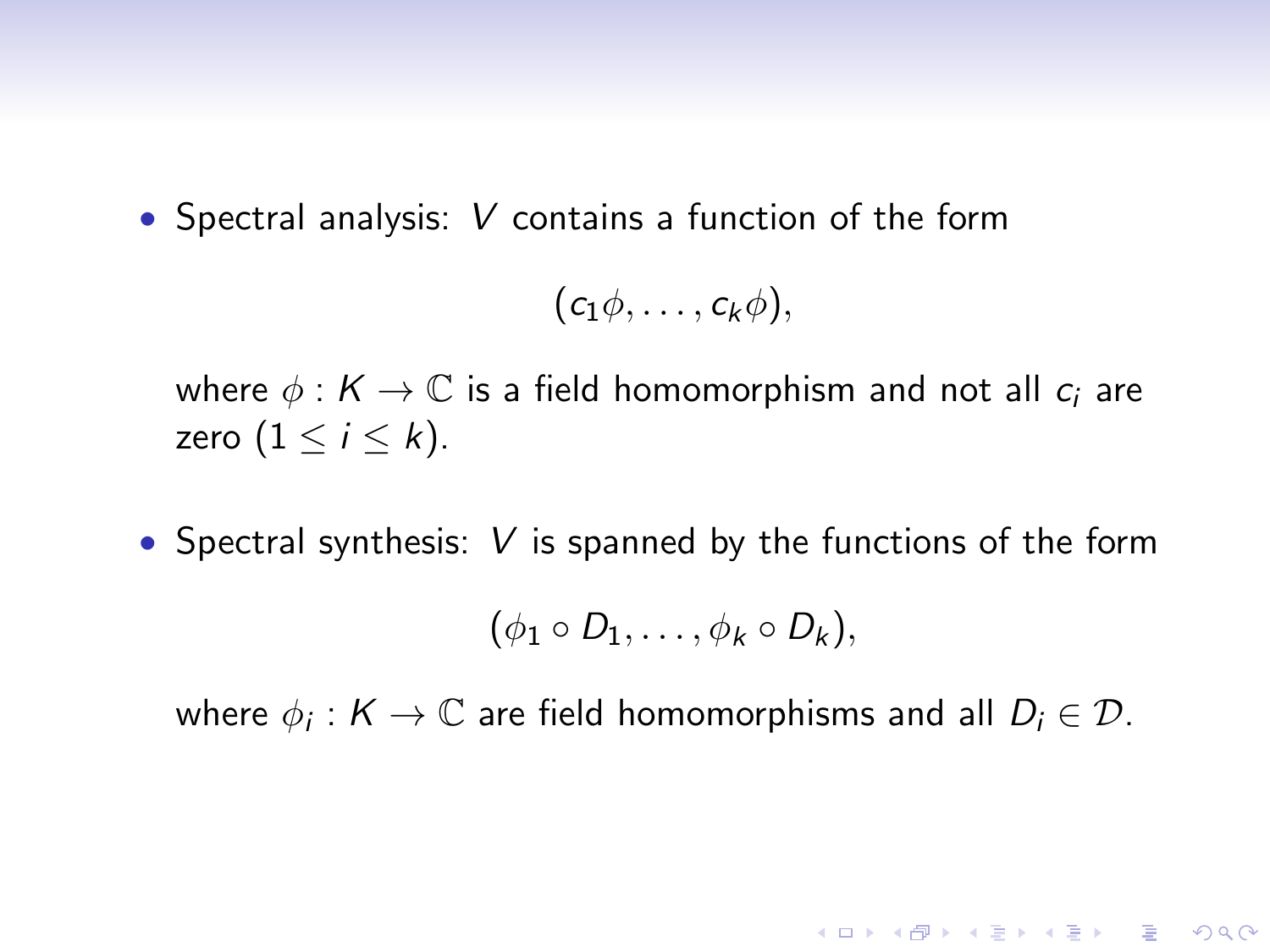# Solution space

### **Proposition**

The space of solutions of [\(3\)](#page-9-0) is a variety if  $\sum_{i=0}^{n-1} f_{n-i}(1) = 0$ . Linearity, closedness are clear.

Translation invariance is tricky: By symmetrization process for an  $c \in K^*$  we have

$$
0 = A(x, ..., x, cx) - xA(x, ..., x, c) = \sum_{i=0}^{n-1} x^{i} g_{n-i} (cx^{n-i}) + x^{n} h(c),
$$

where

$$
g_{n-i}=\left(\frac{n-i}{n}f_{n-i}-\frac{n-(i-1)}{n}f_{n-(i-1)}\right)
$$

holds for all  $1 \le i \le n-1$  and

$$
g_n = f_n \text{ and } h = \sum_{i=0}^{n-1} f_{n-i}.
$$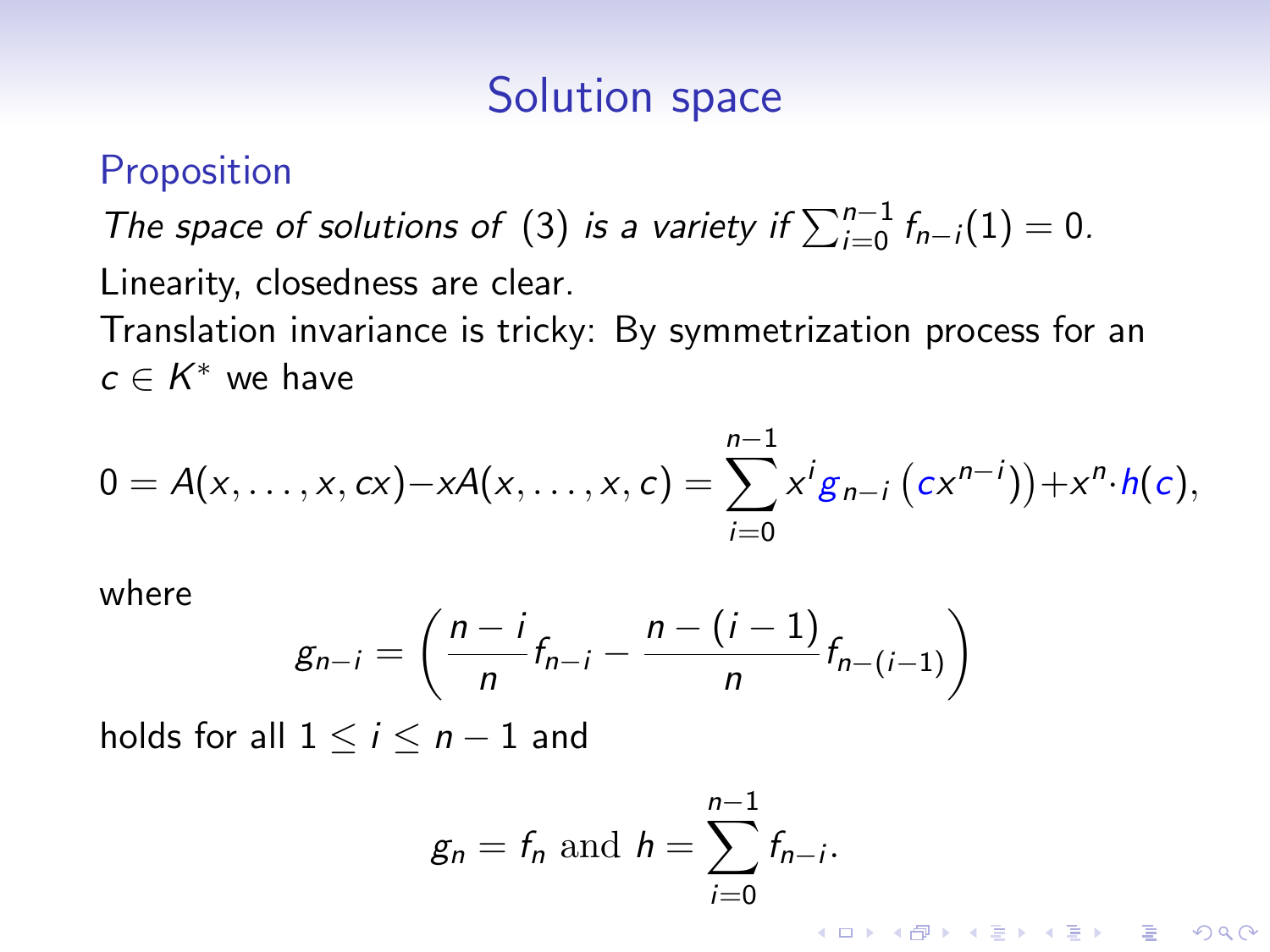# **Application**

### Proposition

All solutions of [\(3\)](#page-9-0) of the form  $f_{n-i} = c_{n-i}\phi$  satisfies  $\phi(x) = x$ ,  $c_{n-i} = f_{n-i}(0)$  and  $\sum_{i=0}^{n-1} c_{n-i} = 0$ .

Now we may assume that  $f_{n-i}(1) = 0$  since the functions  $\tilde{f}_{n-i}(x) = f_{n-i}(x) - f_{n-i}(1)x$  provide also a solution of [\(3\)](#page-9-0).

### **Corollary**

All solutions of [\(3\)](#page-9-0) with  $f_{n-i}(1) = 0$  satisfies that  $f_i \in \mathcal{D}$ .

Using a recursive method we can reduce the number of unknown functions in [\(3\)](#page-9-0).

### **Proposition**

All solutions of [\(1\)](#page-1-0) with  $f_{n-i}(1) = 0$  satisfies that  $f_{n-i} \in \mathcal{D}_{n-1}$  for all  $0 < i < n-1$ .

**KORK ERKER ADE YOUR**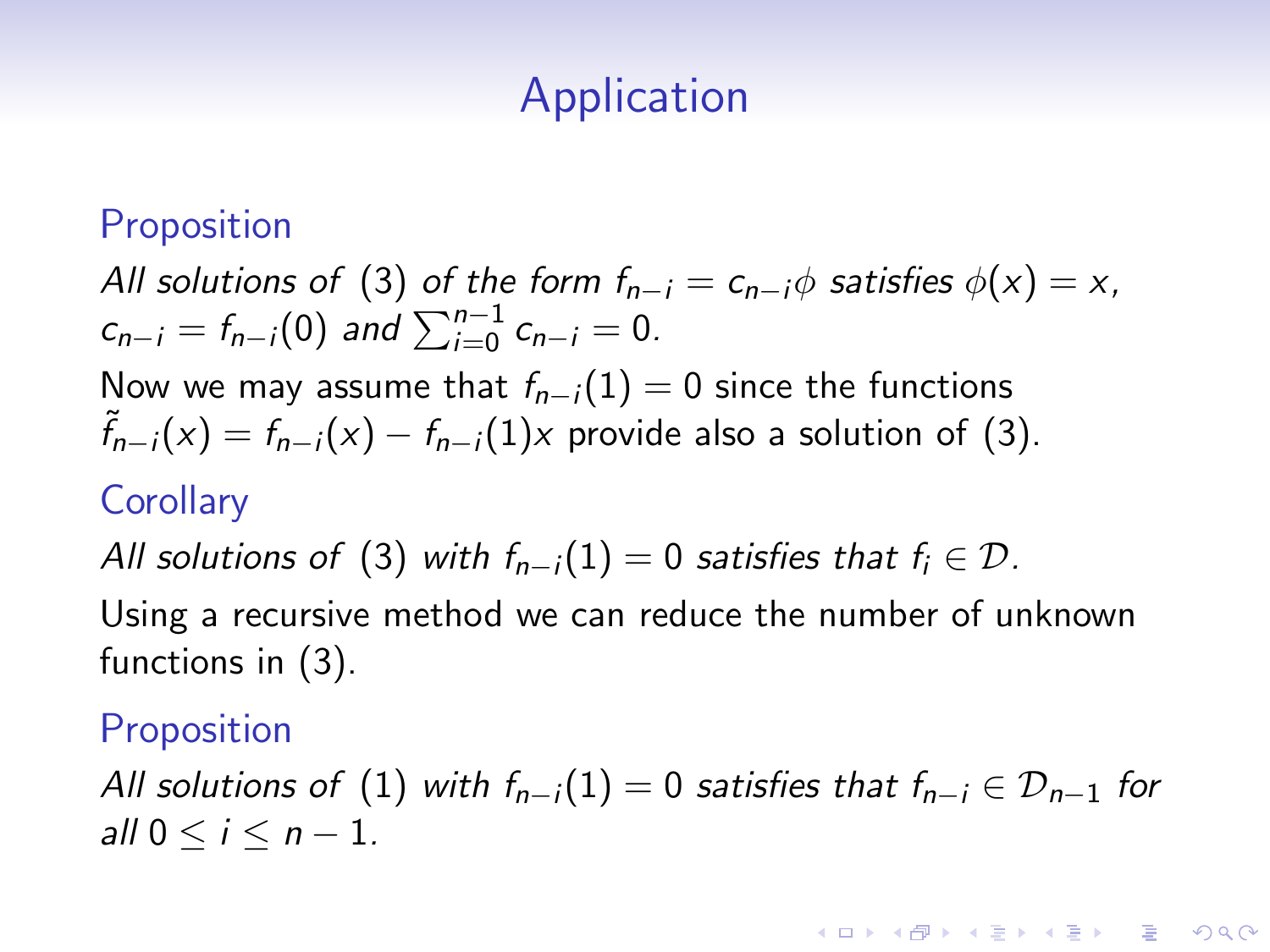# Better (best) upper bound

### Theorem (Ebanks-Sahoo-Reidel)

Let k denote the number of nonzero terms in [\(3\)](#page-9-0). Then all solutions of [\(3\)](#page-9-0) with  $f_i(1) = 0$  satisfies that  $f_i \in \mathcal{D}_{k-1}$ .

Using the symmetrization process we can write

$$
0 = A(\underbrace{x,\ldots,x}_{k-1},1,\ldots,1) = \sum_{j=0}^{k-1} x^j f'_j(x^{n-j}),
$$

where each  $f_j^\prime$  is a positive linear combination of  $f_i$  with rational coefficients. Thus  $f'_j \neq 0$ .

**KORKAR KERKER EL VOLO** 

It can be shown that this is the best upper bound.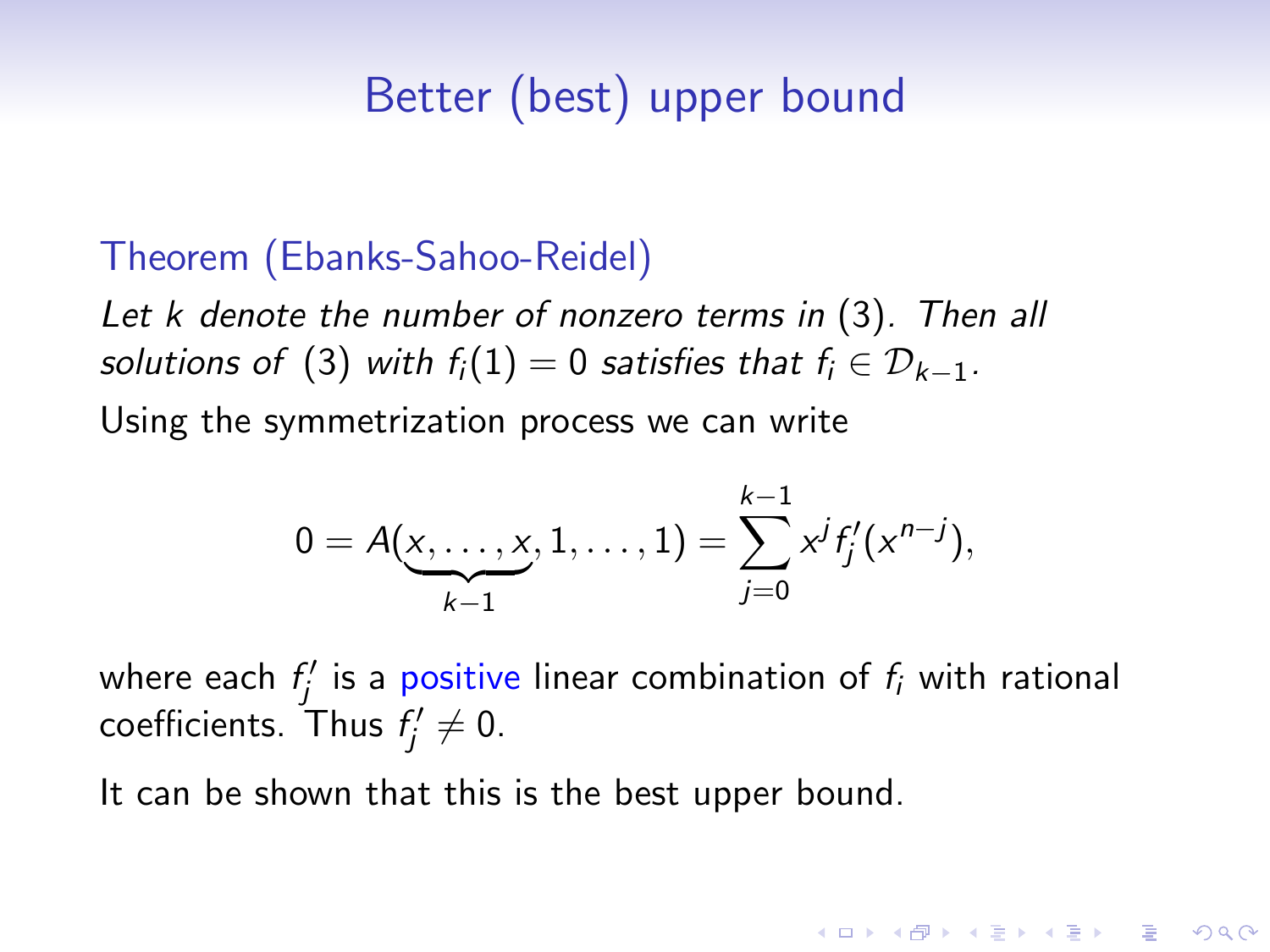# Happy birthday, Professor Zdun! Thank you for your kind attention.

 $QQ$